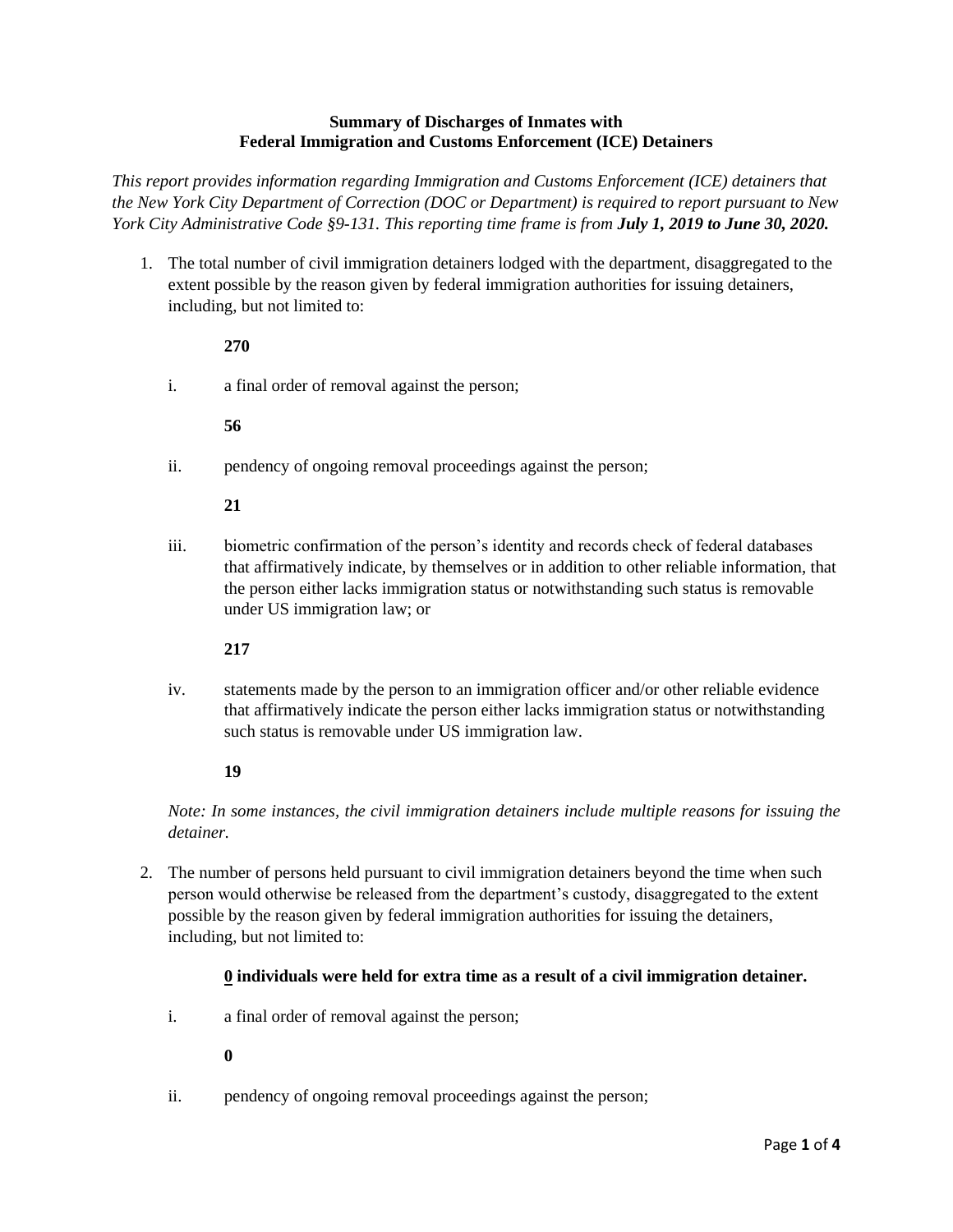- **0**
- iii. biometric confirmation of the person's identity and a record check of federal databases that affirmatively indicate, by themselves or in addition to other reliable information, that the person either lacks immigration status or notwithstanding such status is removable under US immigration law; or
	- **0**
- iv. statements made by the person to an immigration officer and/or other reliable evidence that affirmatively indicate the person either lacks immigration status or notwithstanding such status is removable under US immigration law.
	- **0**
- 3. The number of persons transferred to the custody of federal immigration authorities pursuant to civil immigration detainers

**DOC transferred 20 individual(s) to federal immigration authorities. One individual was transferred with additional detention because of factors not related to the detainer. The other 19 individuals were transferred to federal immigration authorities without additional detention.** 

*DOC policy is to cooperate in transferring custody to ICE, without additional detention, if ICE requests an inmate who is "a person convicted of a violent or serious crime or identified as a possible match in the terrorist screening database," New York City Administrative Code §9131(h)(1)(i), and the request is supported by specified documentation of probable cause.*

4. The number of persons transferred to the custody of federal immigration authorities pursuant to civil immigration detainers who had at least one conviction for a violent or serious crime

> **DOC transferred 19 individuals to federal immigration authorities who had at least one conviction for a violent or serious crime. One of these individuals was transferred with additional detention because of factors not related to the detainer. The other 18 individuals were transferred to federal immigration authorities without additional detention.**

- 5. The number of persons transferred to the custody of federal immigration authorities pursuant to civil immigration detainers who had no convictions for a violent or serious crime and were identified as possible matches in the terrorist screening database.
	- **0**
- 6. The amount of state criminal alien assistance funding requested and received from the federal government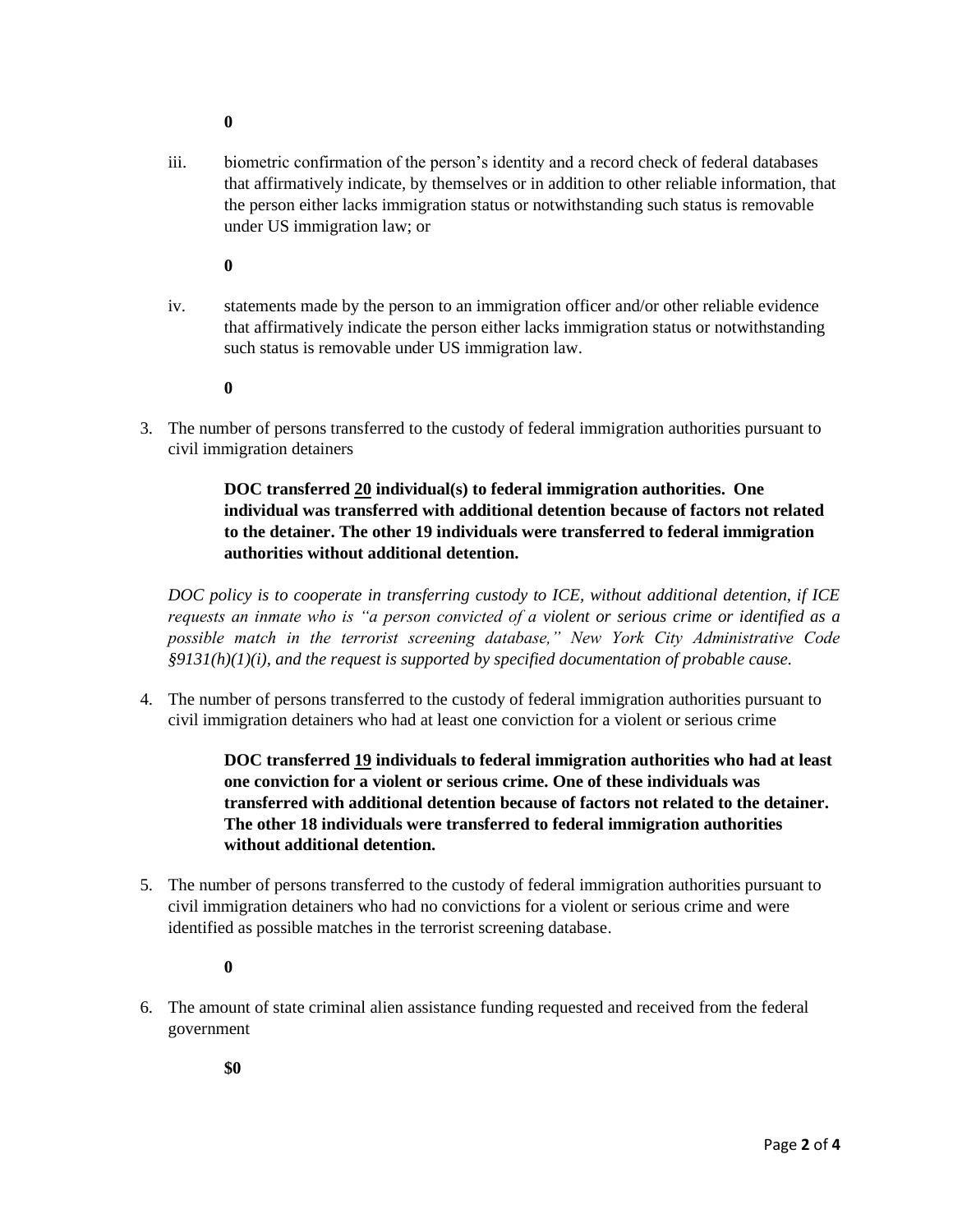7. The number of persons for whom civil immigration detainers were not honored pursuant to subdivision b of this section

## **351 individuals' civil immigration detainers were not honored.**

*Note: A detainer received during a reporting period may not be reviewed by DOC during that same reporting period in every instance. For example, individuals for whom detainers are received during this reporting period may remain in DOC custody on their state law charges as of the date of this report.* 

8. The number of persons held pursuant to civil immigration detainers beyond the time when such persons would otherwise have been released from the department's custody who were not transferred to the custody of federal immigration authorities either because of the expiration of the forty-eight hour hold period provided in 8 C.F.R. § 287.7 or because federal immigration authorities disavowed an intention to assume custody.

### **0**

- 9. The number of requests from federal immigration authorities concerning a person's incarceration status, release dates, court appearance dates, or any other information related to such person in the department's custody, and the number of responses honoring such requests by the department, disaggregated by:
	- i. the number of responses to federal immigration authorities concerning a person with no convictions for a violent or serious crime, disaggregated by the number of such responses that included incarceration status, release dates, court appearance dates, or other types of information, and whether the department facilitated the transfer of such persons to the custody of federal immigration authorities;

### **0**

ii. the number of responses to federal immigration authorities concerning a person with at least one conviction for a violent or serious crime, disaggregated by the number of such responses that included incarceration status, release dates, court appearance dates, or other types of information, and whether the department facilitated the transfer of such persons to the custody of federal immigration authorities; and

### **0**

iii. the number of responses to federal immigration authorities concerning a person with no convictions for a violent or serious crime who was identified as a possible match in the terrorist screening database, disaggregated by the number of such responses that included incarceration status, release dates, court appearance dates, or other types of information, and whether the department facilitated the transfer of such persons to the custody of federal immigration authorities.